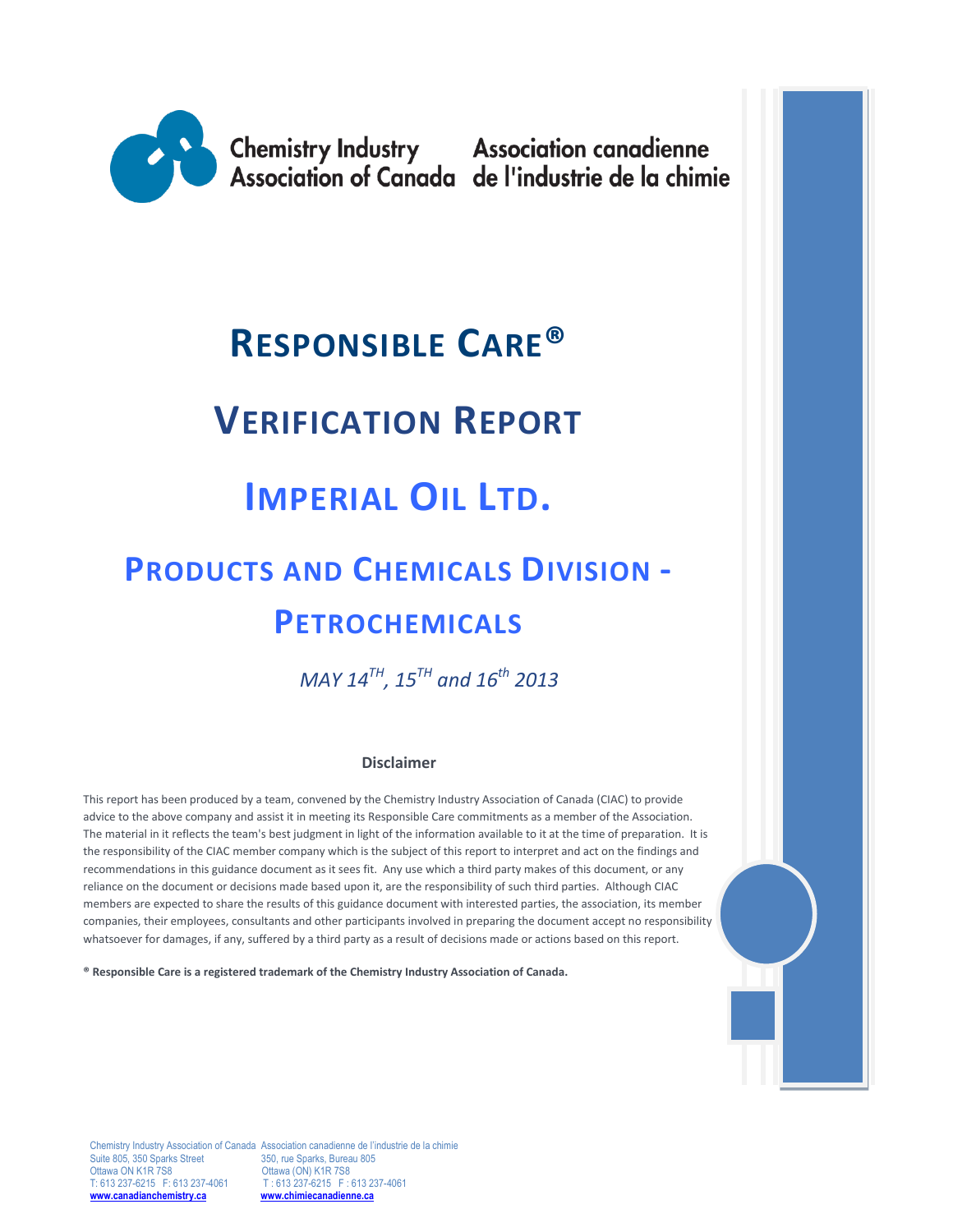## EXECUTIVE SUMMARY

**This report documents the observations and conclusions of the independent verification team tasked with conducting a Responsible Care Verification of Imperial Oil-Chemicals. (IOC) The verification was undertaken on May 14th, 15th and 16th 2013 and included team visits to the Sarnia petrochemical facility. The verification team also conducted interviews with other company personnel and external stakeholders at locations the team was unable to visit. This was the sixth Responsible Care verification completed for Imperial Oil- Chemicals. The last verification was completed on February 22nd and 23rd 2011.**

**While considering all aspects of the Responsible Care Commitments during this verification the team placed an emphasis on conducting an in-depth examination of company aspects related to:**

- **Process Safety Management (PSM)**
- **Contractor Safety Leadership**
- **The loss prevention management system**
- **Environmental Management (environmental business planning)**
- **Energy conservation**

**As a result of the examination conducted, the verification team is of the opinion that the Responsible Care Ethic and Principles for Sustainability are guiding company decisions and actions, and that a self-healing management system is in place to drive continual improvement. The team believes that the company is capable of responding to the Finding Requiring Action identified during the verification - summarized below and discussed in detail in the report. The verification is complete and no further involvement is required by the verification team.** 

 **Verification Team Leader June 3, 2013**

**For more information on this or a previous Responsible Care Verification Report, please contact your local company site or the company's overall Responsible Care coordinator:**

**Peter C. Noble P.Eng. Senior Regulatory Affairs Manager Safety, Health and Environment Telephone: 403 237 4144 Email [peter.c.noble@esso.ca](mailto:peter.c.noble@esso.ca)**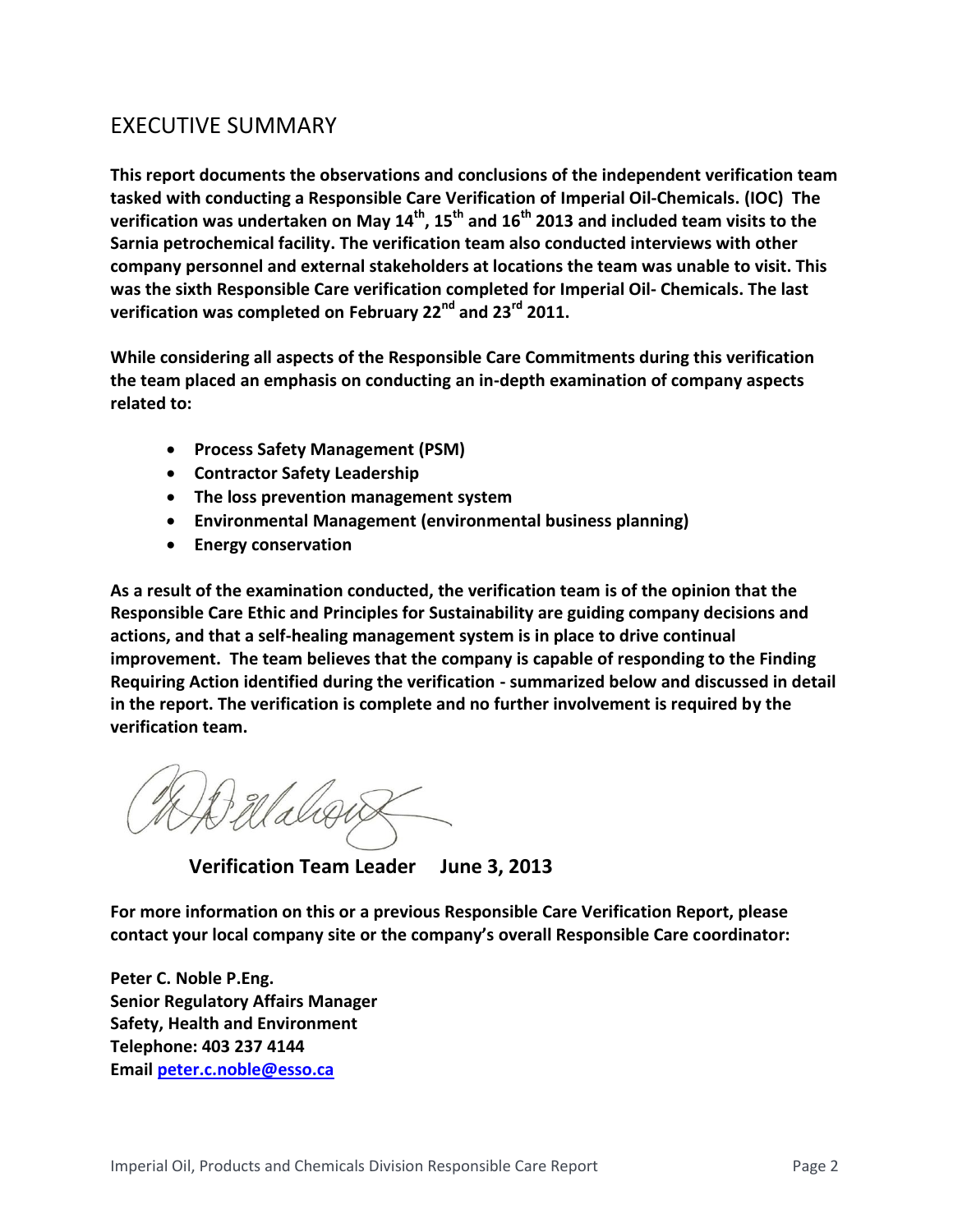### **SUMMARY OF VERIFICATION TEAM OBSERVATIONS**

#### **Findings Requiring Action**

1. It is a finding requiring action that there is not a management system in place to address the Responsible Care® Commitments requirement to "promote Responsible Care® by name". (P10)

#### **Works in Progress**

1. In relation to the application of Stewardship Code numbers ST85,87,102&109 there is a work in progress to add these code requirements to the new product development management system. (P11)

2. A review process is being implemented to upgrade the inspection and integrity analysis of the site benzene line. (P10)

#### **Improvement Opportunities**

1. There is an improvement opportunity to develop a social responsibility statement as described in Appendix "A" of the Responsible Care® Commitments booklet. (P16)

2. There is an improvement opportunity to have an ongoing process in place at the Sarnia site to ensure that all neighbours that could be seriously affected by a site emergency know what action to take should one of these scenarios occur in the event of a site emergency- Ref OP#39. (P10)

3. There is an improvement opportunity for an assessment of the effectiveness of the Community Dialogue Management System. As a benchmark the involvement of the Blue Water Community Advisory Panel in the planning process for gathering and sharing information, especially regarding site risks and emergency response expectations, would be an asset to the assessment process.- Ref: Accountability code section 2. (P12)

4. There is an improvement opportunity to include "sustainability" and "Responsible Care<sup>®</sup>" as subject matter on the Imperial Oil- Chemicals website. ((P12)

5. There is an improvement opportunity to review and revise, if required, the company vehicle selection process to determine if all pertinent sustainable selection criteria are in place. (P11)

6. There is an improvement opportunity to assess the learning value of "predicted security probes" of perimeter fencing. (P10)

#### **Successful Practices**

1. PSM was identified as a focus area for the verification. After review the PSM was judged by the team as a successful practice. Two innovative components of PSM that standout are: "Transient HAZOP" and the "Incident Risk Assessment Tool" (IRAT). The former expands the scope of the HAZOP process to preplanned but intermittent operations and the latter is a corporate-wide intranet based information collection system that assigns a numerical value to process incidents as a method of prioritization for corporate-wide sharing and stewardship.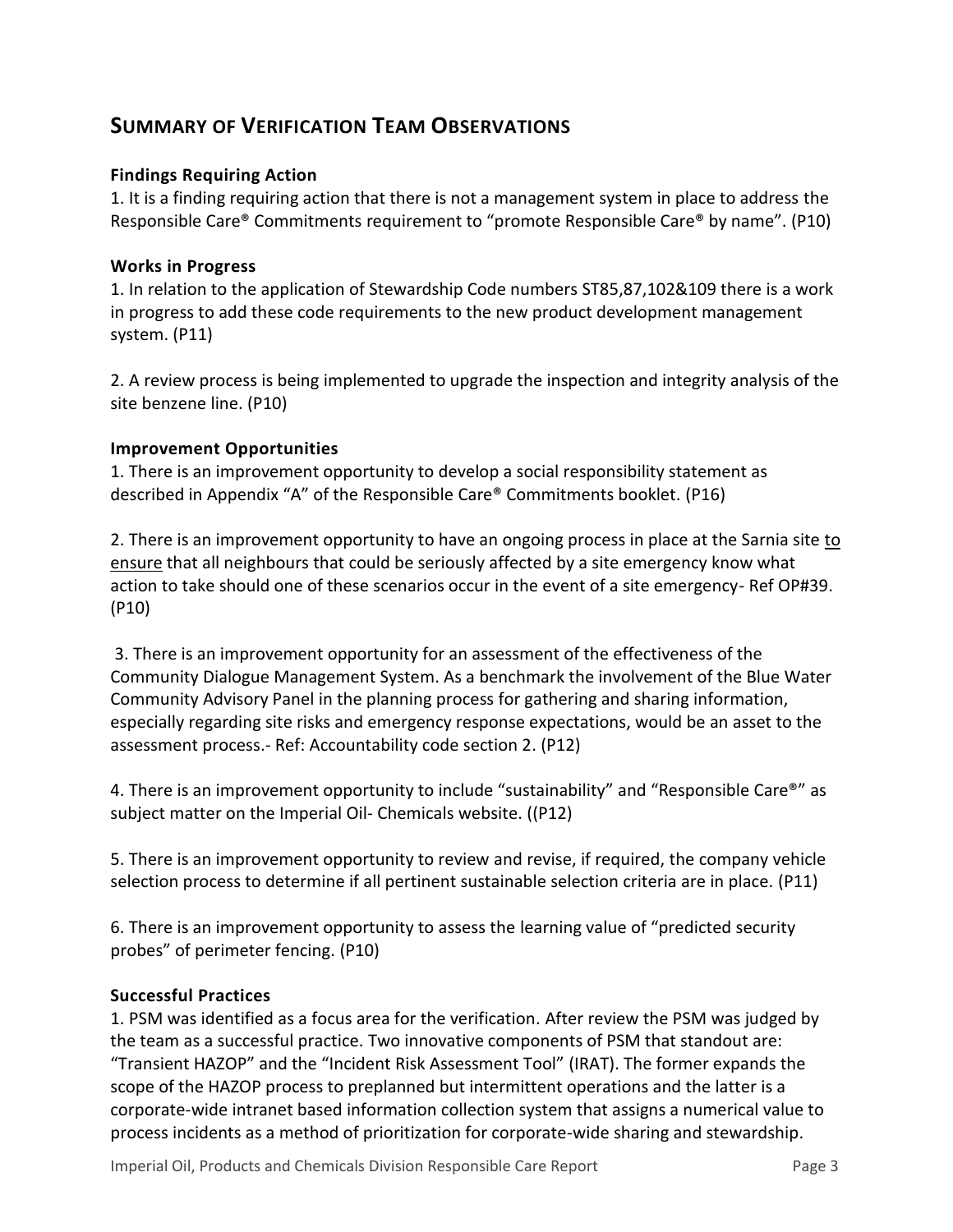2. The Loss Prevention Management System, also a focus area, was also judged by the team as a successful practice. Innovative components of the management system are: High Learning Value incidents shared across the corporation, the Safety Acts Index which is an improved variation on work place safety observations and the "Zero In" safety training video library.

3. The support provided by the company for the Sarnia-Lambton Industrial Education Cooperative is viewed as a successful practice. The Cooperative provides standardized certified safety training to employees of area contractors. The Sarnia site 2012 total recordable injury rate, in relation to contractors, was "zero"

4. The team judges as a successful practice the Sarnia off-the-job safety program for employees. Since the last verification that management system has been expanded to include similar on-site training for employee family members.

5. The team judges as a successful practice the "layman's MSDS" that provides an abbreviated version of MSDS hazard information to the end users of company products.

6. The team judges as a successful practice the Sarnia site management system that monitors and implements a reduction in fresh water use in site production processes.

7. The team judges as a successful practice the largely voluntary effort by the Sarnia site employees in the area of safety education for the community. This includes support of the province's Young Worker Awareness Program by supplying teaching resources to a local high school.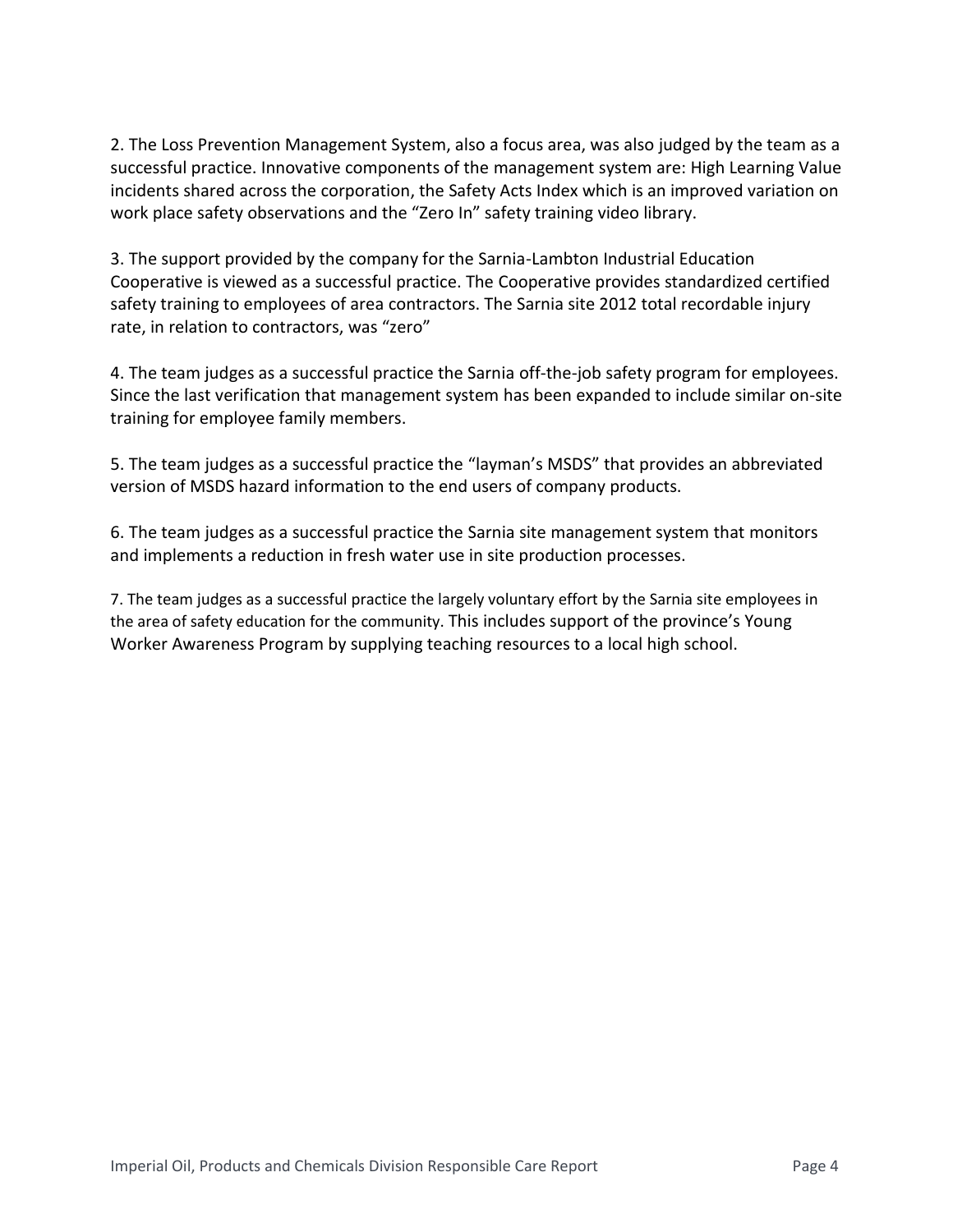## **1. INTRODUCTION**

#### **1.1 About Responsible Care Verification**

As a member of the Chemistry Industry Association of Canada (CIAC), the most senior executive responsible for Imperial Oil- Chemicals operations in Canada attests annually to CIAC and its peers that the company's operations conform to the expectations contained in the Responsible Care Commitments and are guided by *Responsible Care Ethic and Principles for Sustainability*.

#### *The Responsible Care® Ethic and Principles for Sustainability*

*We are committed to do the right thing, and be seen to do the right thing.*

*We dedicate ourselves, our technology and our business practices to sustainability - the betterment of society, the environment and the economy. The principles of Responsible Care® are key to our business success, and compel us to*:

- work for the improvement of people's lives and the environment, while striving to do no harm;
- be accountable and responsive to the public, especially our local communities, who have the right to understand the risks and benefits of what we do;
- take preventative action to protect health and the environment;
- innovate for safer products and processes that conserve resources and provide enhanced value;
- engage with our business partners to ensure the stewardship and security of our products, services and raw materials throughout their life-cycles;
- understand and meet expectations for social responsibility;
- work with all stakeholders for public policy and standards that enhance sustainability, act to advance legal requirements and meet or exceed their letter and spirit;
- promote awareness of Responsible Care, and inspire others to commit to these principles.

As an element of this commitment to Responsible Care, Imperial Oil- chemicals must, every three years, participate in an external verification intended to:

- 1. Provide the Executive Contact with an external perspective when assessing if the company is indeed meeting the intent of the Responsible Care Commitments, along with advice on areas that may require attention;
- 2. Identify opportunities for assisting the company when benchmarking its own practices and performance against those of its peers, thus supporting continual improvement;
- 3. Contribute to the credibility of Responsible Care amongst company personnel and stakeholders, as well as the stakeholders of the broader industry;
- 4. Identify successful company practices that can be promoted to peers in the CIAC membership; and
- 5. Support the identification of areas of common weakness so that collective tools and guidance can be developed to improve performance in those areas across the CIAC membership.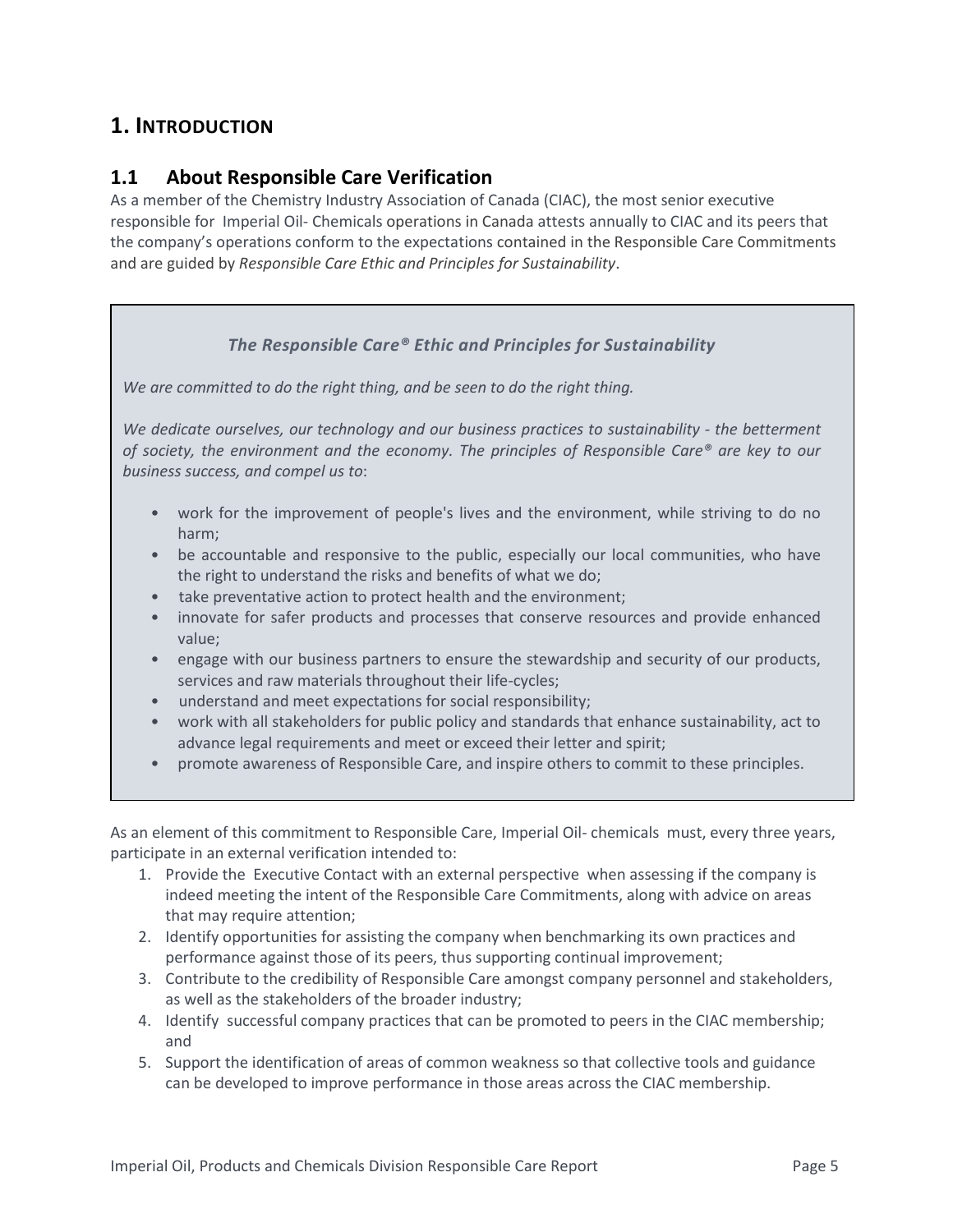Verification is conducted according to a common protocol, developed by the association's members and others, including several critics of the chemical industry. The verification is conducted by a team consisting of:

- Knowledgeable industry experts with experience in Responsible Care;
- A representative of the public at large (usually with a public interest background and with experience in Responsible Care gained from serving on the CIAC's National Advisory Panel) and
- One or more representatives of the local communities where the company's facilities are located.

Once completed, the Verification Report is made publicly available through the CIAC website [\(www.canadianchemistry.ca\)](http://www.canadianchemistry.ca/). Imperial Oil-Chemicals is also is expected to share the report with interested persons in its communities and other stakeholders as part of its ongoing dialogue processes.

Additional information on Responsible Care and / or the verification process can be found at the CIAC website [www.canadianchemistry.ca,](http://www.canadianchemistry.ca/) or by contacting CIAC Responsible Care Manager at [glaurin@canadianchemistry.ca](mailto:glaurin@canadianchemistry.ca) or (613) 237-6215 extension 233.

#### **1.2 About Imperial Oil-Chemicals**

Imperial Oil-Chemicals, headquartered in Calgary, is a division of Imperial Oil Limited and is a major producer and seller of petrochemicals, ranging from primary petrochemicals to plastic resins and aliphatic and aromatic solvents.

Exxon Mobil Corporation is the major shareholder of Imperial Oil Ltd., having an equity position of 69.6 %, unchanged for more than a century. The balance of the ownership is widely dispersed and held by minority shareholders. Imperial Oil is self-financing and governance is provided by a Canadian board of directors, consisting of five non-employee directors and two employee directors.

As an affiliate of Exxon Mobil Corporation, IOC has access to Exxon Mobil Research and Development (R&D) for both processes and products. Imperial and Exxon Mobil also operate an employee interchange program to provide relevant technical and management development opportunities.

Imperial's chemicals business is managed within the Products (petroleum) & Chemicals Division, with a senior executive - the Manager of Imperial Oil Petrochemicals, reporting directly to Imperial Oil's Chairman, President and Chief Executive Officer. Imperial Oil, at a corporate level, develops and maintains up-to-date key policies for which all employees, associates, suppliers, and contractors are expected to follow.

The Manager of Petrochemicals has full accountability for all elements of the chemicals business. He is the CIAC signing executive and is fully responsible for the company's commitment to Responsible Care.

Most of IOC's principal functions (i.e. production, sales, and business development) are structured within an organization reporting to the Manager of Petrochemicals. IOC also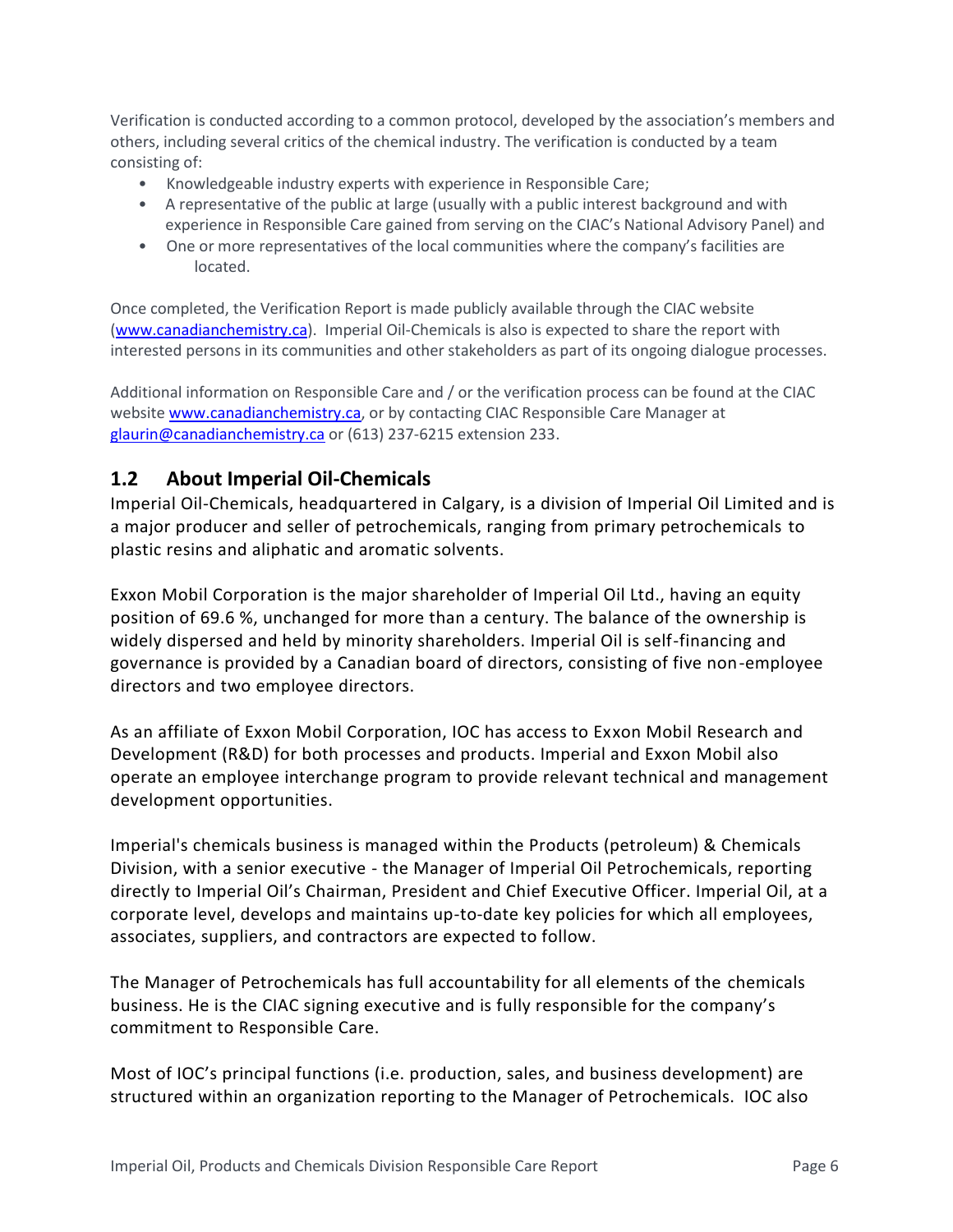receives services from other functional organizational units within Imperial -- such as distribution, public affairs, materials procurement, legal, medical, and accounting. IOC has three main business entities: Basic Chemicals, Intermediates (solvents, fluids) and Polymers. The chemical production units are located at one large, multi-unit manufacturing site in Sarnia that produces approximately 1.1 million tonnes per year of chemical products. Feed stocks are obtained from externally purchased sources and from intermediate (petroleum) refinery streams at the site, principally light hydrocarbons (ethane, propane, butanes, propylenes, butylenes and naphthas).

Sarnia-produced chemical products are sold both domestically in all parts of Canada and internationally (primarily USA) using rail, truck and marine modes of transportation, with rail and truck the dominant modes

Additionally, the direct chemicals sales organization manages the sale of some Exxon Mobil chemical product lines to Canadian customers, such as the additives to soften plastics. It also manages the direct sales function of domestically produced chemicals to customers in the United States through its CIOL subsidiary (Canada Imperial Oil Limited).

The company owns and operates a bulk terminal and warehouse at its Sarnia site. Two carrier companies provide all the truck movements of chemical products under contract with a Responsible Care conformance requirement. Rail movement of chemicals is provided under contract by CIAC partner companies.

For more information on Imperial Oil-Chemicals and links to Imperial Oil please see: **[http://www.imperialoil.com/Canada-English/products\\_chemical.aspx](http://www.imperialoil.com/Canada-English/products_chemical.aspx)**

#### **1.3 About This Verification**

The verification of Imperial Oil-Chemicals was conducted on May  $14<sup>th</sup>$ ,  $15<sup>th</sup>$  and 16th and included team visits to the Sarnia Petrochemical Facility. The verification team also conducted phone interviews with other company personnel and external stakeholders at locations the team was unable to visit. During the course of the verification, the team had the opportunity to interact with a wide range of company personnel, as well as stakeholders external to the company. Attachment 2 contains a list of those individuals interviewed and their affiliations.

This is the sixth verification exercise completed for Imperial Oil-Chemicals. The last verification was completed on February 22<sup>nd</sup> and 23<sup>rd</sup> 2011.

| <b>Name</b>           | Affiliation      | Representing                    |
|-----------------------|------------------|---------------------------------|
| Cameron D. Dillabough | C.I.A.C.         | <b>Team Leader</b>              |
| Alec Robertson        | C.I.A.C.         | Industry verifier               |
| Brenda Lorenz         | C.I.A.C.         | Public-At-Large Verifier        |
| James Anger           | Sarnia Community | <b>Community Representative</b> |

The verification team was comprised of the following individuals.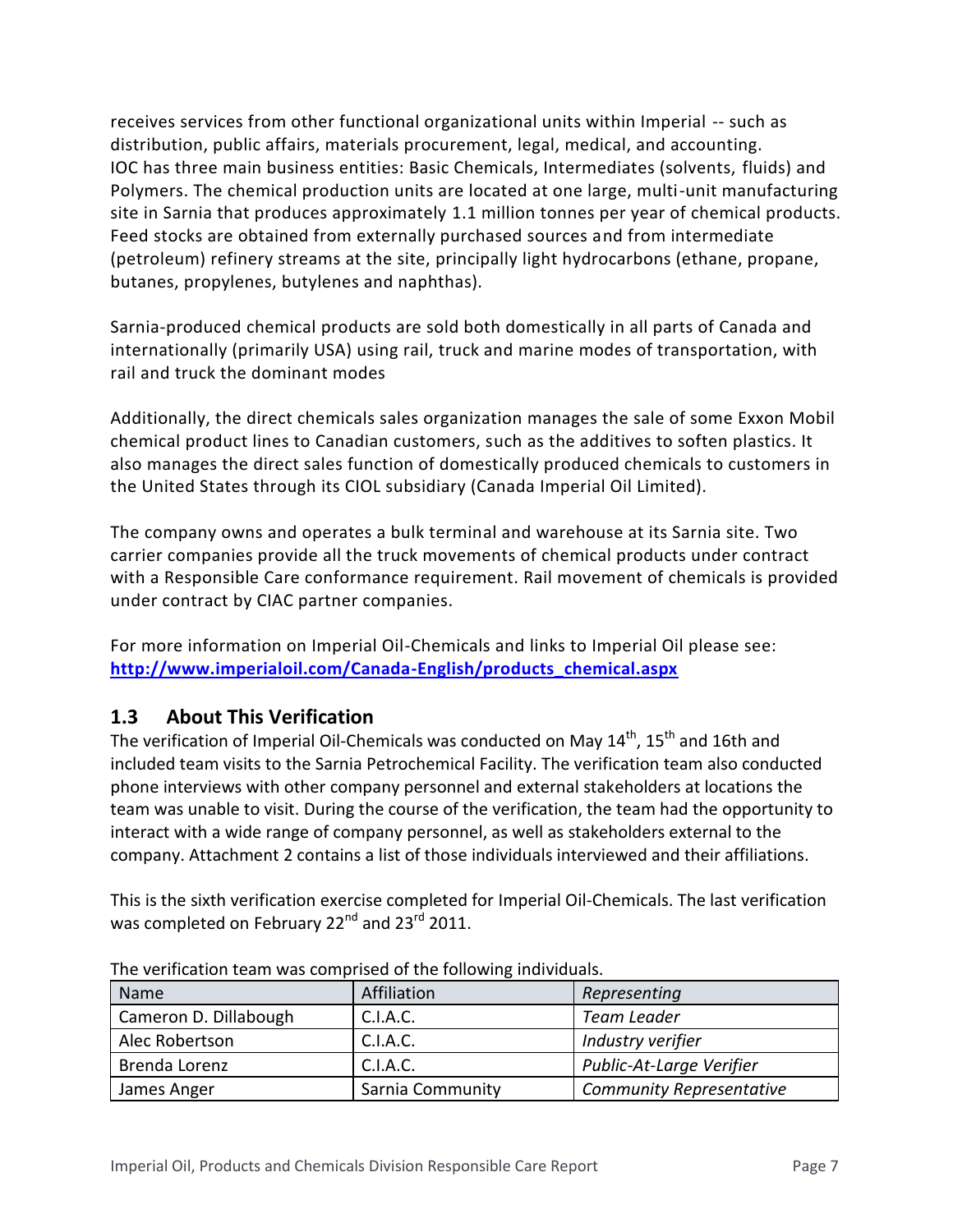# **2. TEAM OBSERVATIONS CONCERNING THE RESPONSIBLE CARE COMMITMENTS (CODES AND BENCHMARK AND COLLECTIVE EXPECTATIONS)**

During the verification of Imperial Oil-Chemicals, the verification team looked for evidence that the company was addressing the expectations documented in the Responsible Care Commitments (152 code elements plus 28 benchmark and collective expectations). While considering all aspects of the Responsible Care Commitments, the team placed an emphasis on conducting a more in-depth examination of certain company aspects identified by the company or the team related to:

- Process Safety Management
- Contractor Safety Leadership
- The loss prevention management system
- Environmental Management. (environmental business planning)
- Energy conservation

#### *In communicating its observations, the verification team will make repeated reference to the following categories of observations:*

- *1. Findings Requiring Action; document instances where the verification team observes specific company actions (or the absence of company actions) which are inconsistent with the detailed codes and benchmark and collective expectations contained in the Responsible Care Commitments. Where possible, the team will communicate, based on their experience and judgment, why it is inconsistent and how the observation relates back to a possible gap in the expected management system and / or the ethic and principles underpinning company actions. The team may also provide advice on how the situation might be responded to.*
- *2. Works in Progress; document instances where the team has observed the company selfinitiating actions in response to identified gaps and deficiency arising from other internal or external audit and review activities, or where the company has self-initiated important improvement opportunities.*
- *3. Successful Practices; document instances where the team believes the company has taken actions that strongly support sustained excellence in performance, and which should be communicated throughout the CIAC membership.*
- *4. Improvement opportunities; identify instances where the team has observed company actions and decision making as being largely consistent with the expectations detailed in the Responsible Care Commitments, but for which the team is of the opinion that the company could support further improvement by considering alternate or additional benchmarks when undertaking its planning and decision making.*

*The verification team's observations of how the company has addressed the Responsible Care Commitments are as follows:*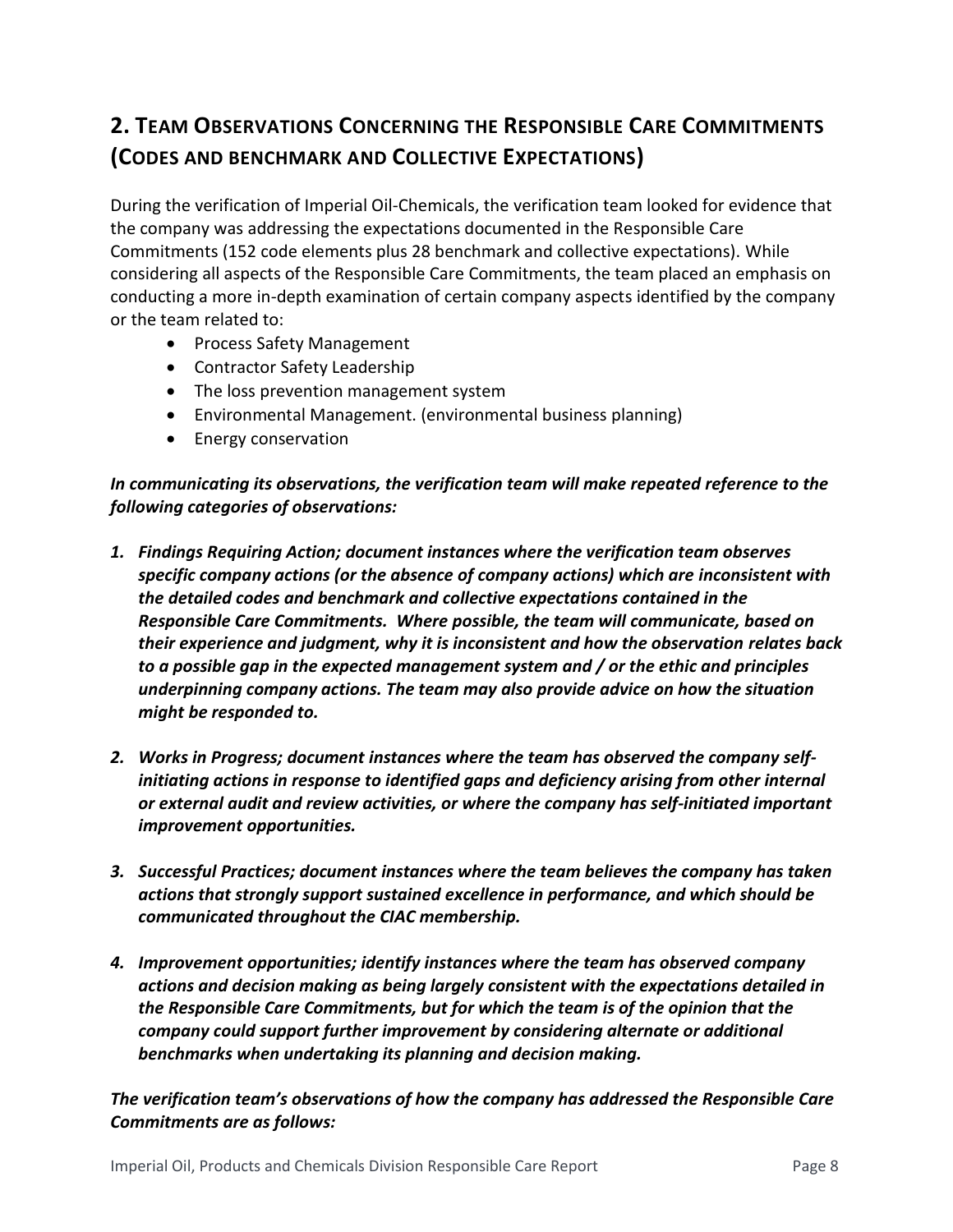#### **2.1 Team Observations Concerning Operations Code**

The Operational Integrity Management System (OIMS) is the overarching management system for Imperial Oil which encompasses Imperial Oil-Chemicals operations. This management system in comprised of eleven elements and sixty four related "expected outcomes" that directly correlate to the Responsible Care® Operations Code elements described in sub-sections 2.1.1, 2.1.2, 2.1.3 and 21.4. This statement is supported by the gap analysis conducted by the company in preparation for this verification. In 2010 the Lloyd's Register Quality Assurance group certified that the OIMS met or exceeded the requirements of ISO 14000:2004 Environmental Management Standard and the OHSAS 18001:2007 Occupational Health and Safety Standard.

## **2.1.1 Design and Construction of Facilities and Equipment**

**(See comments above)**

#### **2.1.2 Operations Activities**

**(See comments above)**

#### **2.1.3 Safety and Security**

There are the appropriate management systems in place as components of the OIMS. A review process is in progress to upgrade the inspection and integrity analysis of the site benzene pipeline. The team has listed as an improvement opportunity a review and evaluation of predicted security probes at the fence lines. More value might be obtained from unannounced random security testing or probes. The requirements of OP39 are not explicit in the Community Dialogue Management System and the team has listed that as an improvement opportunity.

**The team has listed as an improvement opportunity the need to have an ongoing process in place at the Sarnia site to ensure that all neighbours that could be seriously affected by a site emergency know what action to take should one of these scenarios occur in the event of a site emergency- Ref OP#39. The requirements of OP39 are not explicit in the Community Dialogue Management System.**

**The team has listed as an improvement opportunity a reassessment of the learning value of "predicted security probes" of the Sarnia site perimeter fencing.** 

#### **2.1.4 Environmental Protection**

**(See comments above)**

#### **2.1.5 Resource Conservation**

Environmental Management is a component of the OIMS and is guided by published objectives such as:

- Drive operational incidents with environmental impact to zero.
- Deliver superior environmental performance
- Achieve industry leadership in key environmental areas.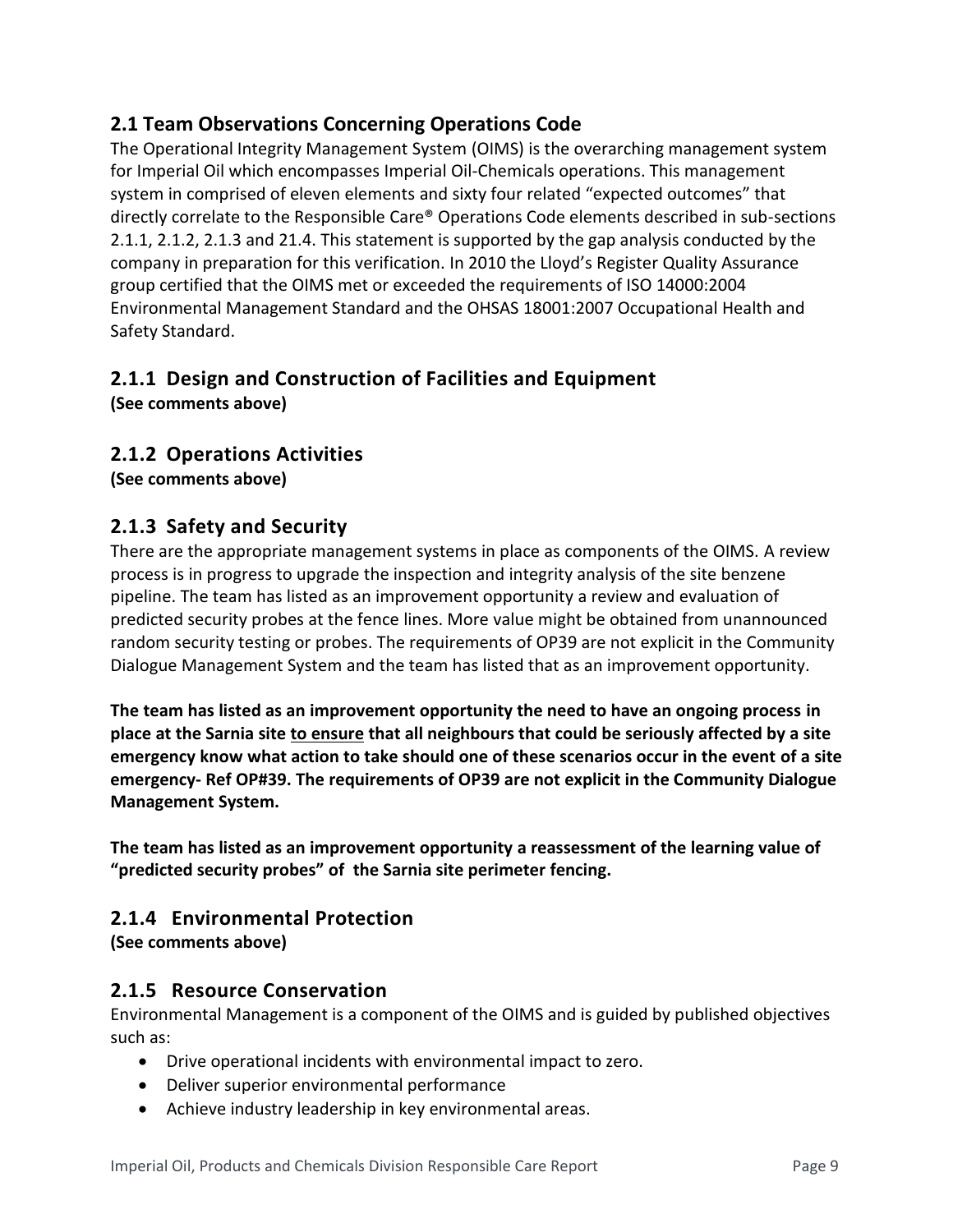To achieve these objectives the company utilizes a process called "Environmental Business Planning" which is described by the company as a management discipline that integrates environmental improvement objectives into business plans and strategies. Conservation of resources accomplishments include energy use reduction, continuous reduction of fresh water use at the Sarnia site and the use of recycled raw materials in polyethylene production. Environmental management was identified as a verification focus area and the team has listed two representative successful practices in this area. The reduction in energy use is part of a global initiative entitled the "ExxonMobil Global Energy Management System".

**The team has listed as an improvement opportunity to review and revise, if required, the company vehicle selection process to determine if all pertinent sustainable selection criteria are in place.** 

### **2.1.6 Promotion of Responsible Care by Name**

As previously noted OIMS is the overarching management system which is also the management system of the parent company ExxonMobil and as such while the Ethic and commitments to Responsible Care® are present within Imperial Oil-Chemicals.

There is not a structured management system in place to promoting Responsible Care® "by name". In addition the team did not detect a seamless recognition on the "shop floor" between Responsible Care® and the OIMS.

**A finding requiring action concerning the requirement for a management system to promote Responsible Care® by name has been listed by the verification team.** 

## **2.2 Team Observations Concerning Stewardship Code**

#### **2.2.1 Expectations of Companies**

As previously stated in this report the Canadian entity that is Imperial Oil and the Chemicals division are wholly owned subsidiaries of ExxonMobil. All expectations of the technical aspects of bringing products to market be it research & development, compliance with regulations, dissemination of product health and hazard information, environmental concerns and technical interface with suppliers and customers are in place and administered under the OIMS. Divisional research and development efforts have allowed polyethylene production processes to operate with recycled raw materials. The company gap analysis did indicate that the management system addressing code elements ST85, 87,102, & 109 did not meet code expectations and a work in progress has begun to address this identified gap in the management system

## **2.2.2 Expectations with Respect to Other Parties**

A management system "Intermediates Canada Administration Procedures" has components that cover the Stewardship Code expectations for section 2.2.2. There were identified gaps pertaining to ST 123 & 124 that require specific information on sustainability to be shared along the value chain and promoting Responsible Care® with parties with which to company has indirect relationships.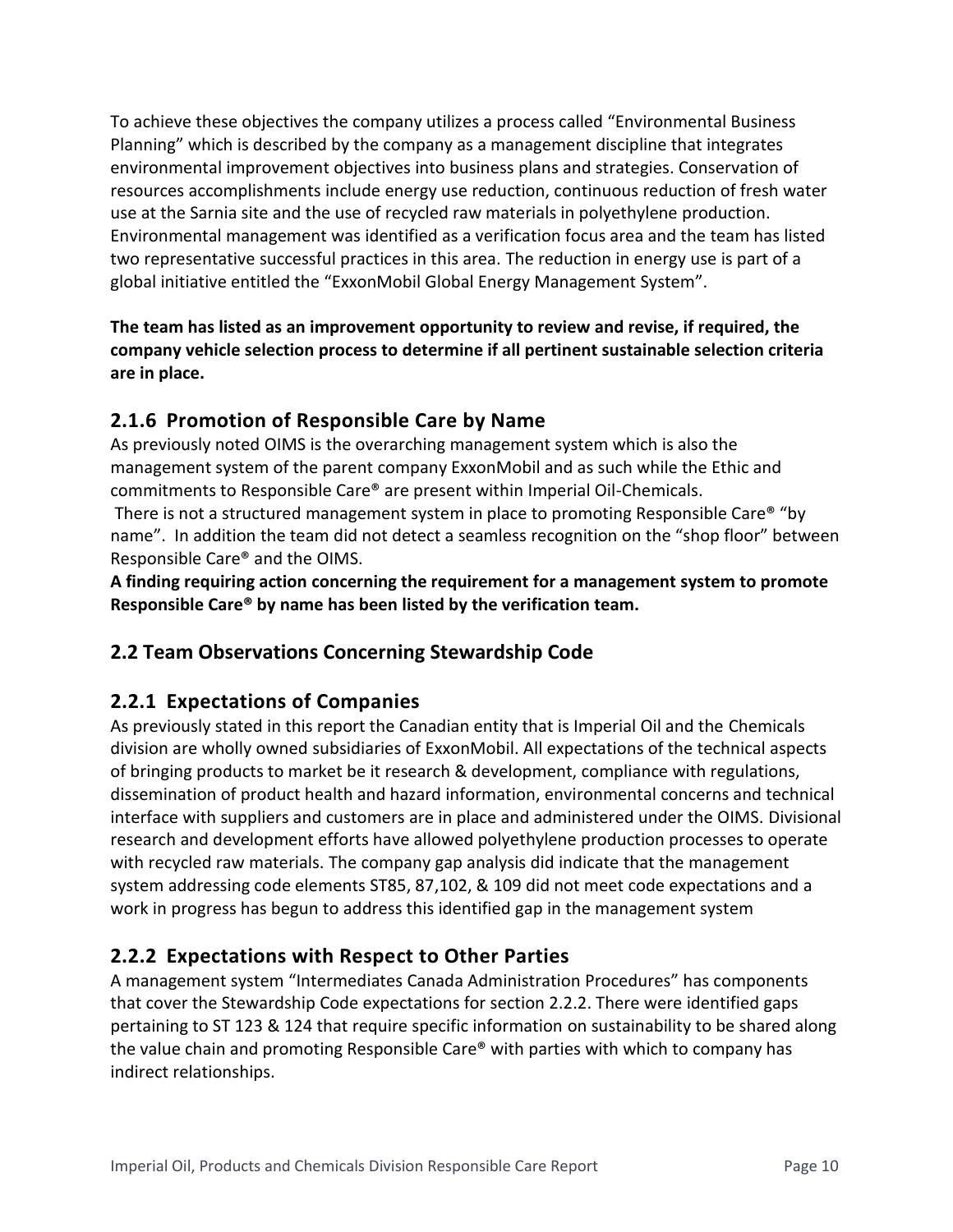#### **2.3 Team Observations Concerning Accountability Code**

The guiding management system for applying the Accountability Code is OIMS element 10.1 which addresses community expectations and is supported by a corporate management system entitled "ExxonMobil Best Practices for External Affairs".

### **2.3.1 Operating Site Communities**

Both management systems described above contain elements that support the requirements of the C.I.A.C. Accountability Code. Imperial Oil-Chemicals Sarnia location has a robust process of engaging the community through various avenues that include active membership on the Blue Water Community Advisory Panel, a community newsletter, participation of site employees in various community events and charities and publication by the parent company "Corporate Citizen Summary Report". The Sarnia site has a comprehensive management system to receive and respond to questions or concerns that might be generated by near neighbours of the site or residents of the greater Sarnia area.

**The team has listed as an improvement opportunity an assessment of the effectiveness of the Community Dialogue Management System. As a benchmark the involvement of the Blue Water Community Advisory Panel in the planning process for gathering and sharing information, especially regarding site risks and emergency response expectations, would be an asset to the assessment process.- Ref: Accountability code section 2.**

#### **2.3.2 Other Stakeholders**

The management systems described in section 2.3 with an additional management system entitled "The Issue Management Process" contain the elements that support the requirements of section 2.3.2.

**The team has listed as an improvement opportunity the recommendation to include "sustainability" and "Responsible Care®" as subject matter on the Imperial Oil-Chemicals Canadian website.**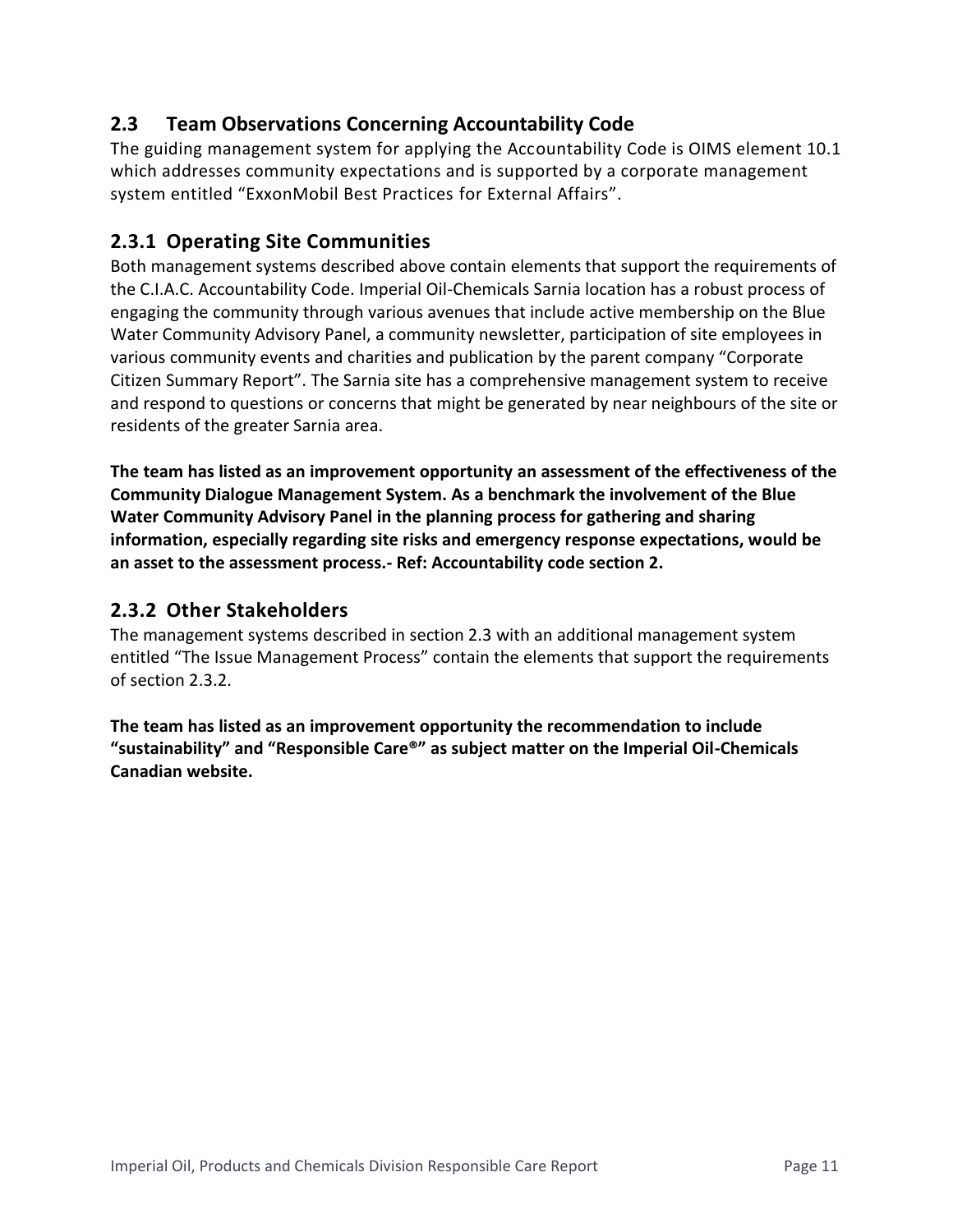## **3. TEAM OBSERVATIONS ON THE COMPANY MANAGEMENT SYSTEM**

It is a requirement of Responsible Care that companies have a documented, self-healing management system or systems capable of identifying and responding to deficiencies and otherwise supporting continual improvement across all company business units, functions, and sites and as a framework for implementing the Responsible Care Commitments.

The verification team studied Imperial Oil-Chemicals management system(s) and compared and contrasted the attributes of that system(s) to those of a self-healing overall management system as discussed in the CIAC Management System Guide. The verification team's related observations to the company management system(s) are as follows:

The company OIMS is similar in design to the C.I.A.C. "Plan, Do, Check and Act" model required for robust Responsible Care® management. The management system components are: Scope & Objectives, Process & Procedures, Responsible & Accountable Resources, Verification & Measurement and Feedback & Improvement Mechanisms.

As previously described the corporate OIMS is comprised of eleven elements and various subsections to support the annual goals and objectives of both Imperial Oil and ExxonMobil. These management systems are applicable world wide and apply to all areas of the Global Corporation. The system supports not only the objectives of the company but of the various industry associations that are supported by both the Oil and chemical related portions of the business including the C.I.A.C. The OIMS is flexible enough to accommodate large comprehensive corporate goals and objectives and those of relatively small divisions or operational sites. The system is rigorously audited both internally and through external third parties. Some areas of focus chosen by the company for this verification are the result of the checking process that identified system performance improvement opportunities. There is a Canadian OIMS Steering Committee that oversees the administration of the OIMS as it pertains to the petrochemical operations in Canada.

As supporting documentation on the following page there is a graphic depiction of the Imperial Oil-Chemicals OIMS which demonstrates the similarity to the C.I.A.C. Responsible Care® Plan, Do, Check and Act management System that is an expectation of all member companies.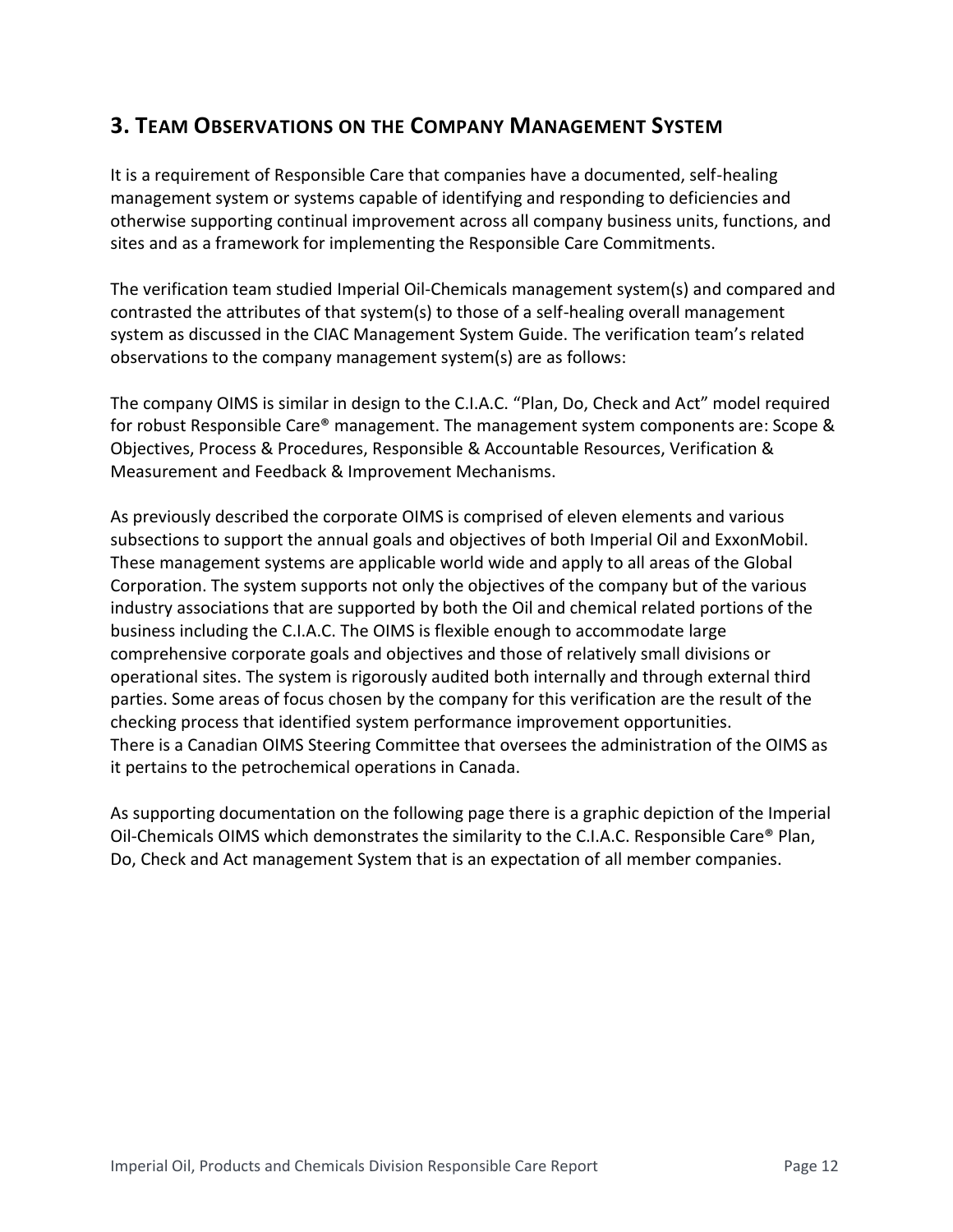# **OIMS 11 Elements**

# "operations"

- 2. Risk Assessment and Management
- 3. Facilities Design and Construction
	- 4. Information/Documentation
		- 5. Personnel and Training
	- 6. Operations and Maintenance
		- 7. Management of Change
			- 8. Third-Party Services
- 9. Incident Investigation and Analysis
	- 10. Community Awareness and **Emergency Preparedness**

evaluation

11. Operations Integrity Assessment and Improvement

# driver

1. Management Leadership, Commitment and Accountability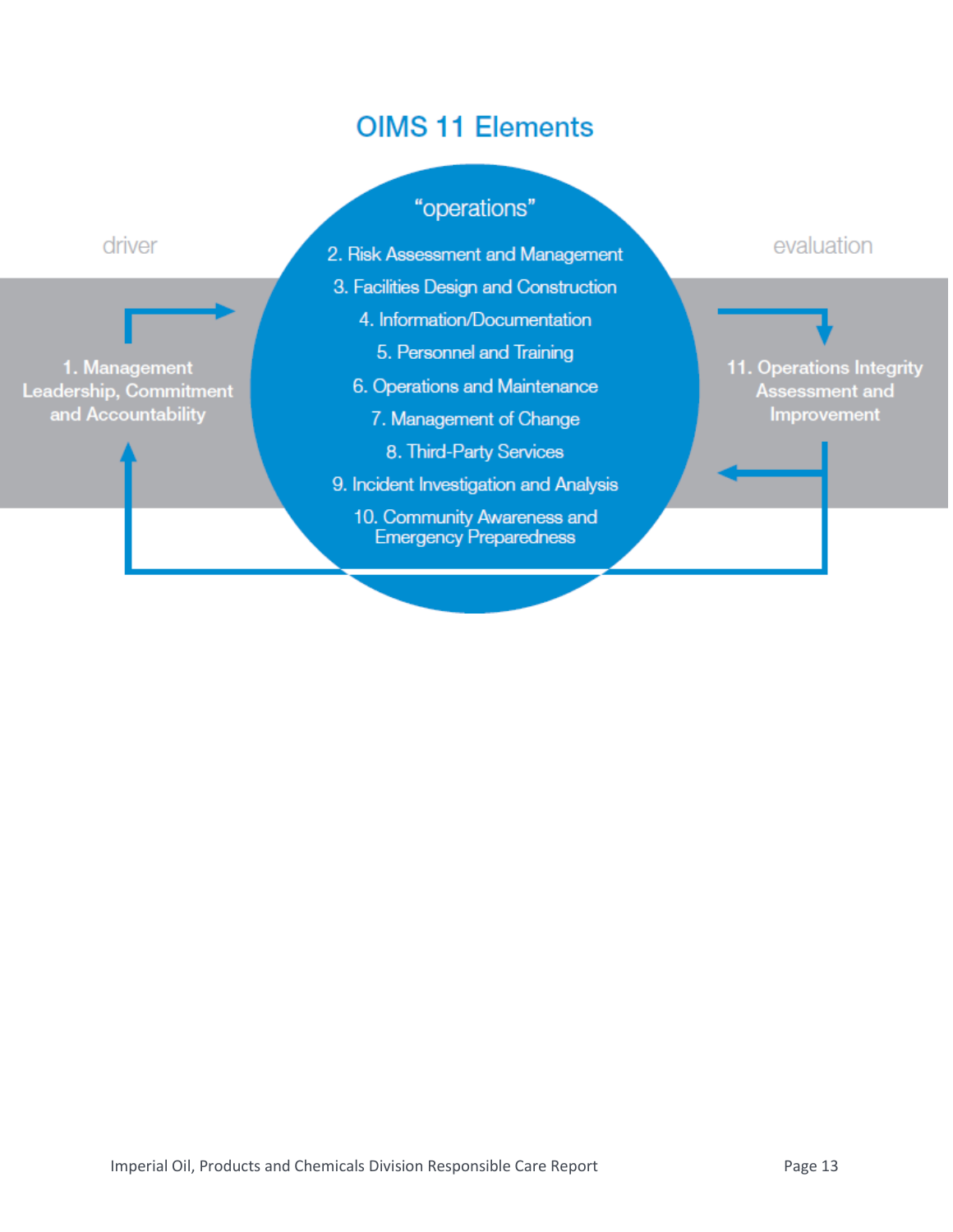# **4. TEAM OBSERVATIONS ON THE RESPONSIBLE CARE ETHIC AND PRINCIPLES FOR SUSTAINABILITY**

Each CIAC member company is formally committed to the ethic of "*Doing the right thing, and being seen to do the right thing*." This ethic, along with the principles for sustainability is expected to guide the company's decision making and practices. In conducting the verification, the team is looking to understand how well the ethic is understood and adopted within the company, and the degree to which the principles inform the manner in which the company does its business.

The verification team carefully observed Imperial Oil-Chemicals decision making processes and actions and compared and contrasted the attributes of those with the attributes of a company guided by the Responsible care Ethic and Principles For Sustainability as discussed in the Responsible Care Commitments (Appendix E). The verification team's related observations on the company's application of the *Responsible Care Ethic and Principles for Sustainability* are as follows:

#### *There are eight Principles for Sustainability:*

- *Work for the improvement of people's lives and the environment.*
- *Be accountable& responsive to the public and local communities.*
- *Take preventative action to protect health and the environment.*
- *Innovate for safer products & processes that conserve resources and enhance value.*
- *Engage business partners to ensure stewardship and security of products throughout their lifecycles.*
- *Understand and meet expectations for social responsibility.*
- *Work with stakeholders for public policy & standards that enhance sustainability, advance legal requirements & and meet or exceed their letter & spirit.*
- *Promote awareness of Responsible Care®& and inspire others to commit to these principles.*

During the verification process the verification team was exposed to various management systems such as OIMS, Environmental Business Planning and the Standards of Ethical Business Conduct that all contain components of the Principles for Sustainability. Sustainability Principle eight could be challenging because of the name recognition of "Operational Integrity" throughout the company. The expectations of the remaining seven principles are fully met and in some cases exceeded in the areas such as support for the C.I.A.C. by holding Executive positions within the Association plus serving on and leading C.I.A.C. subcommittees. The division is strong in environmental management and as their contribution to the overall Sarnia site significant work has been done in reducing energy used in the production process, along with increasing recycled raw materials in some product grades.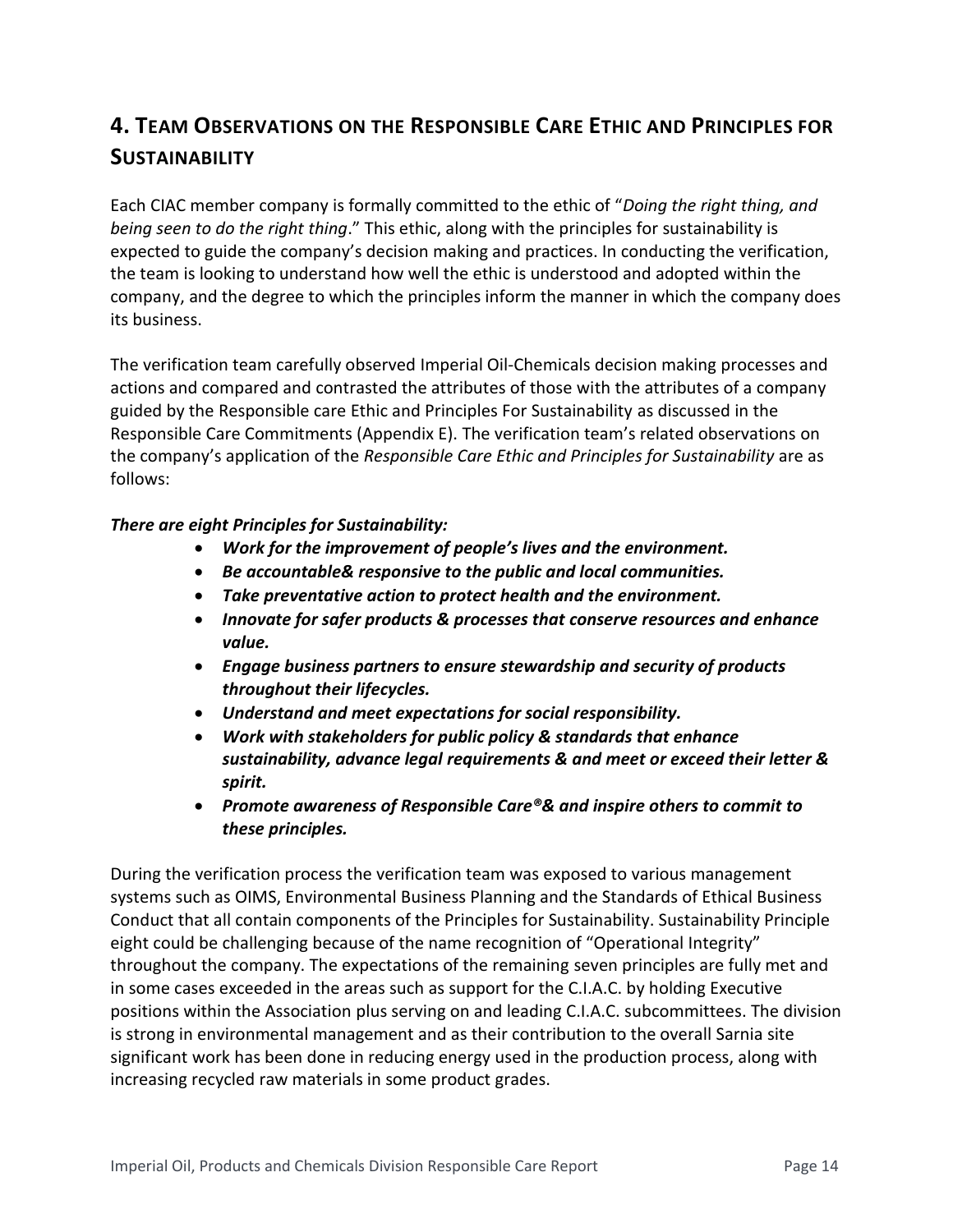Community involvement through either support of stakeholder issues in the Sarnia area or through the volunteer work by employees is a very strong. One area of involvement in particular is the teaching and mentoring expectation of company management. There were several examples of volunteer teaching at local schools, community college and at the university level in Calgary. At each of these teaching opportunities reviewed during the verification the Ethic of Responsible Care® was integral, and taught, as part of the course outline. As previously noted the OIMS Steering Committee oversees the integration of these principles into the practical applications of the OIMS for the Canadian operation.

**The team has listed as an improvement opportunity the requirement to develop a social responsibility statement as described in Appendix "A" of the Responsible Care® Commitments booklet.**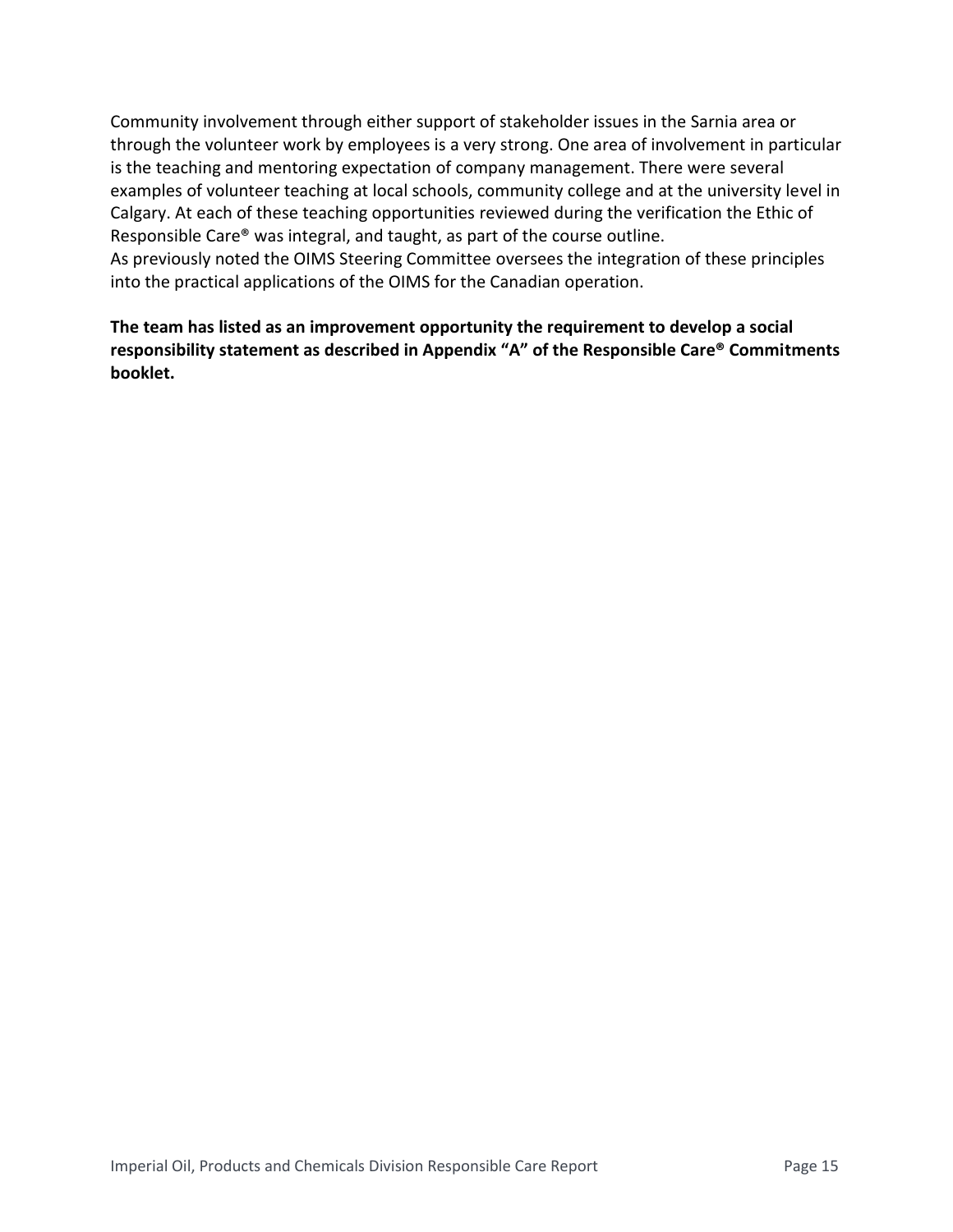## **5. VERIFICATION TEAM CONCLUSION**

As a result of the examination conducted, and in consideration of the observations communicated within this report, the verification team is of the opinion that the Responsible Care Ethic and Principles for Sustainability are guiding company decisions and actions, and that a self-healing management system is in place to drive continual improvement. The team believes that the company is capable of responding to the range of Findings Requiring Action identified during the verification, as summarized in the Executive Summary and discussed in detail in the report. The verification is complete and no further involvement is required by the verification team.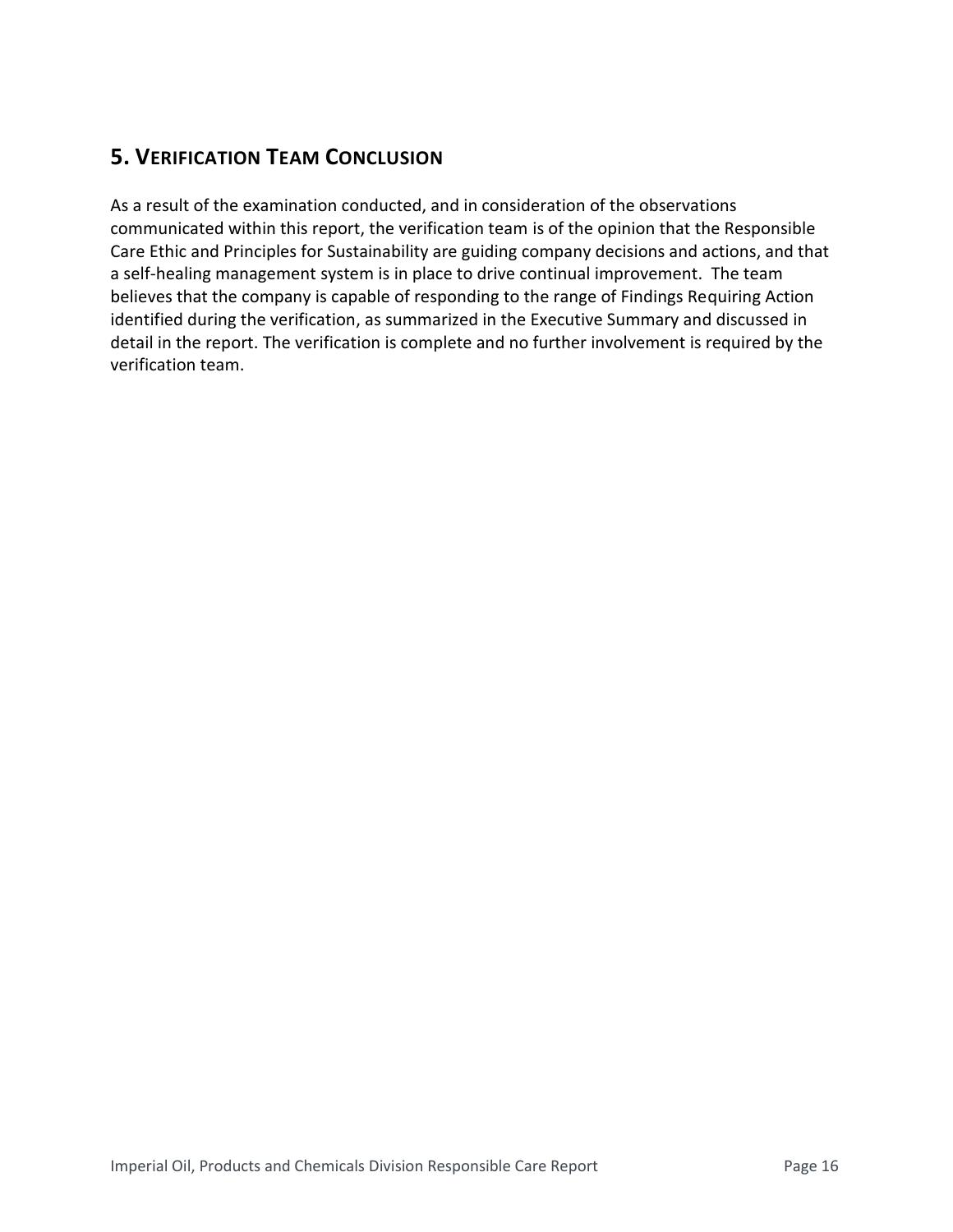### **COMPANY RESPONSE TO VERIFICATION TEAM REPORT**

On behalf of Imperial Oil Chemicals I have reviewed this verification report. The observations and conclusions contained in the report have been discussed with the verification team.

I would like to thank the CIAC Responsible Care Re-verification team for the complete and thoughtful review of our managing systems and implementation of the Responsible Care expectations. The resulting report, in my view, reflects an accurate and objective assessment of our managing systems and our commitment to the Responsible Care ethic and principles for sustainability.

We are proud of our managing systems and our representation of the Responsible Care ethic, but also realize that there is always room for continuous improvements. I agree with the team's 'finding requiring action', and an action plan to address the finding will be developed and implemented to improve our managing systems.

We are pleased to see that the team was able to identify seven "successful practices" within our organization, and look forward to sharing them with other CIAC members to help them meet and further their Responsible Care commitments.

Imperial Oil Chemicals will communicate the results of the verification exercise with its CIAC peers at their next meeting, and will discuss the verification results with our stakeholders, including those representing communities near our operating sites.

We will give consideration to the Improvement Opportunities identified by verification team and will assist the CIAC in communicating and sharing the identified Successful Practices to other CIAC members. Plans will be developed and implemented to respond to the Findings Requiring Action identified by the verification team. Our progress in implementing those plans will be discussed when preparing our Annual Statement of Re-Commitment to Responsible Care, and communicated to the verification team at the time of our next verification.

Mark Stumpf Manager, Petrochemicals Imperial Oil Limited July 18, 2013